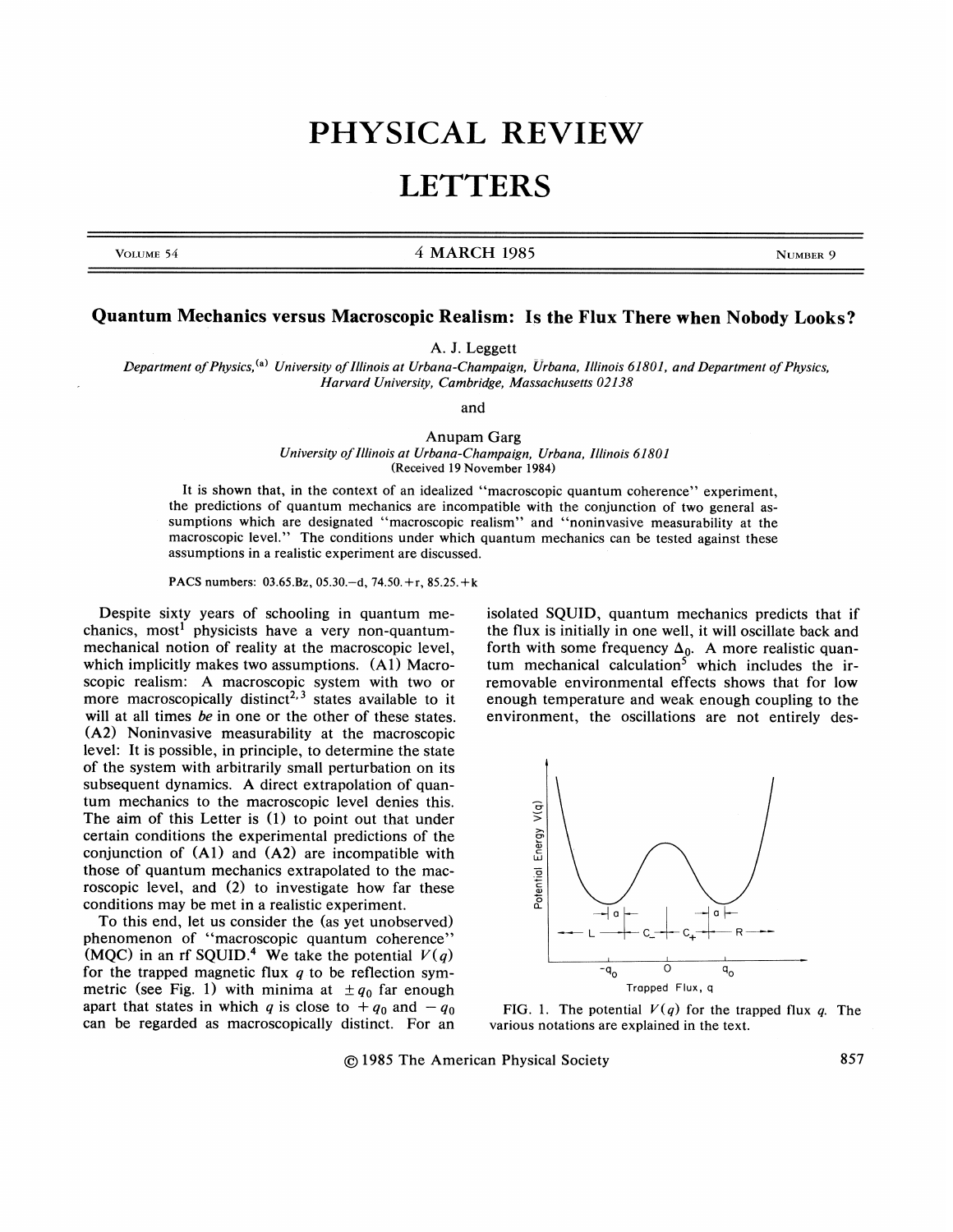troyed, but are merely underdamped. Since it is under these conditions that our argument is most pertinent, we shall assume that the experimental constraints on achieving them, while stringent,  $6$  can, in fact, be met.

Let us divide the possible values of  $q$  into four re-Let us divide the possible values of q into four regions L,  $C_-, C_+$ , and R, as shown in Fig. 1, where  $x_0 \ll a \ll q_0$ ,  $x_0$  being the zero-point width that a wave packet would have in either well if the other were absent. We define a quantity  $Q$ , which equals  $+1$  (-1) if the system is observed to be in region R  $(L)$ . If we temporarily ignore the minuscule probability of finding the system in  $C_{\pm}$ , quantum mechanics predicts (and we assume that experiment will find) that any observation of Q will find only the values  $\pm 1$ .

It immediately follows from (Al) that for an ensemble of systems prepared in some way at time  $t_0$ , we can define (i) joint probability densities  $\rho(Q_1, Q_2)$ ,  $\rho(Q_1, Q_2, Q_3)$ , etc. for Q to have the values  $Q_i$  at times  $t_i$  (we take  $t_0 < t_1 < t_2$ ...), (ii) correlation functions  $K_{ij} \equiv \langle Q_i Q_j \rangle$ . The probability densities must be consistent with one another, which implies, e.g.,

$$
\sum_{Q_2 = \pm 1} \rho(Q_1, Q_2, Q_3) = \rho(Q_1, Q_3). \tag{1}
$$

From this, we can derive inequalities similar to those of Bell<sup>8</sup> or of Clauser et al.<sup>9</sup> for the Einstein-Podolsky-Rosen (EPR) experiment<sup>10</sup> with the times  $t_i$ playing the role of the polarizer settings. For example, we have

$$
1 + K_{12} + K_{23} + K_{13} \ge 0, \tag{2a}
$$

$$
|K_{12} + K_{23}| + K_{14} - K_{24}| \le 2.
$$
 (2b)

If we assume that  $(A2)$  can be realized in an actual experiment (we shall discuss this below), then these correlations and probabilities can be measured, and we can test whether (1) and (2) hold.

We can also test (1) and (2) against the predictions of quantum mechanics. For definiteness, we consider the case of "Ohmic" dissipation, which has been studied in detail by Chakravarty and Leggett. $5$  The behavior of the system can be parametrized by  $\Delta_r$ , a renormalized tunneling frequency, by  $\omega_c$ , the highest frequency scale at which the environment can respond, and by  $\alpha$ , a dimensionless dissipation coefficient. Typically  $\Delta$ , <<  $\Delta$ <sub>0</sub> <<  $\omega$ <sub>c</sub>. If, as in Chakravarty and Leggett, we ignore the so-called "interblip effects" (which is a good approximation both for very low T and  $\alpha$ , when the flux executes underdamped oscillations, and for high values of T and  $\alpha$ , when we have overdamped relaxation), then although we cannot rigorously prove, we can very plausibly argue that<br>for  $t_i$ ,  $|t_j - t_i| \gg \omega_c^{-1}$ ,  $K_{ij}$  is essentially independent of the choice of the initial ensemble and equals  $P(t_i - t_i)$  as defined there.<sup>5</sup> One can further argue

that

$$
\rho(Q_1, Q_2, Q_3) \simeq \rho(Q_1, Q_2) \rho(Q_2, Q_3).
$$
 (3)

It is now clear from experience with Bell-type inequalities that if  $P(t)$  is not too heavily damped, then quantum mechanics will violate conditions (1) and (2). Consider, for example, the expression (24) of Chakravarty and Leggett for  $P(t)$  at  $T=0$ , and set  $\Delta P(t) = 0.\dot{5}$  Since the "incoherent" part,  $P_{\text{inc}}(t)$ , is always negative, we will overestimate the left-hand side of (2a) if we neglect this altogether. Any value of  $\alpha$  for which a violation of (2a) is thus obtained will be less than the critical value of  $\alpha$  beyond which (2a) is always satisfied. The reader can verify that for  $t_2 - t_1$ ays satisfied. The reader can verify that for  $t_2 - t_1$ <br>  $t_3 - t_2 = 2.3\Delta_{\text{eff}}^{-1}$  ( $\approx \frac{2}{3}\pi \Delta_{\text{eff}}^{-1}$ ), and  $\alpha \le 0.11$ , Eq. (2a) is indeed violated. A similar underestimate of the critical  $\alpha$  value can be obtained from (2b) but with  $P_{\text{inc}}(t)$  replaced with its asymptotic long-time form<br>(which overestimates its magnitude).<sup>11</sup> Doing this we which overestimates its magnitude).<sup>11</sup> Doing this we find that Eq. (2b) is violated for  $t_2 - t_1 = t_3 - t_4 - t_3 = 0.84/\Delta_{eff} (\approx \frac{1}{4} \pi \Delta_{eff}^{-1})$ , and  $\alpha \le 0.08$ . violated for  $t_2 - t_1 = t_3 - t_2$ <br>  $-\pi \Delta_{eff}^{-1}$ , and  $\alpha \le 0.08$ .<sup>12</sup> Note, however, that quantum mechanics and macroscopic realism continue to differ even in the overdamped regime. Using the methods of Ref. 5, we can show that for  $Q_1 = Q_3 = 1$ , quantum mechanics would have the left-hand side of Eq. (1) exceed the righthand side by

$$
[\hbar \cot(\pi\alpha)/4\tau k_{\rm B}T] \exp[-(t_3-t_2)/\tau],
$$

a quantity that can assume negative values.<sup>13</sup>

There is a slight difficulty in this argument arising from the nonzero (but exponentially small) probability of finding the system in regions  $C_{\pm}$  (see Fig. 1), which is that once the system can have nearby  $q$ values, the concept of "macroscopically distinct states" becomes somewhat blurred. The easiest solution to this problem is to modify the macroscopic realism postulate (Al) to allow the system to be in a superposition of only two *neighboring* states (R and  $C_+$ ,  $C_+$ and  $C_$ , etc.). We now assign to Q the value +1  $(-1)$  if the system is in R (L) alone, in  $C_{+}$  (C\_) alone, or in a superposition of R and  $C_+$  (L and  $C_-$ ). The only combination which can affect Eqs. (1) and (2) is  $C_+$  and  $C_-$ . Its contribution, however, cannot be more than a few times the total probability for finding the system in either  $C_+$  or  $C_-$ , which is vanishingly small, and the incompatibility of quantum mechanics and macroscopic realism is not affected.

We now turn to the vexing question of whether the assumption (A2) of noninvasive measurability is likely to hold in practice. Indeed, ever since Heisenberg's o hold in practice. Indeed, ever since Heisenberg's 'invention'' of the " $\gamma$ -ray microscope," we have all learned not to make such assumptions when dealing with microsystems, and at first sight there is no reason to treat macrosysterns differently. We can, nevertheless, make (A2) seem extremely natural and plausible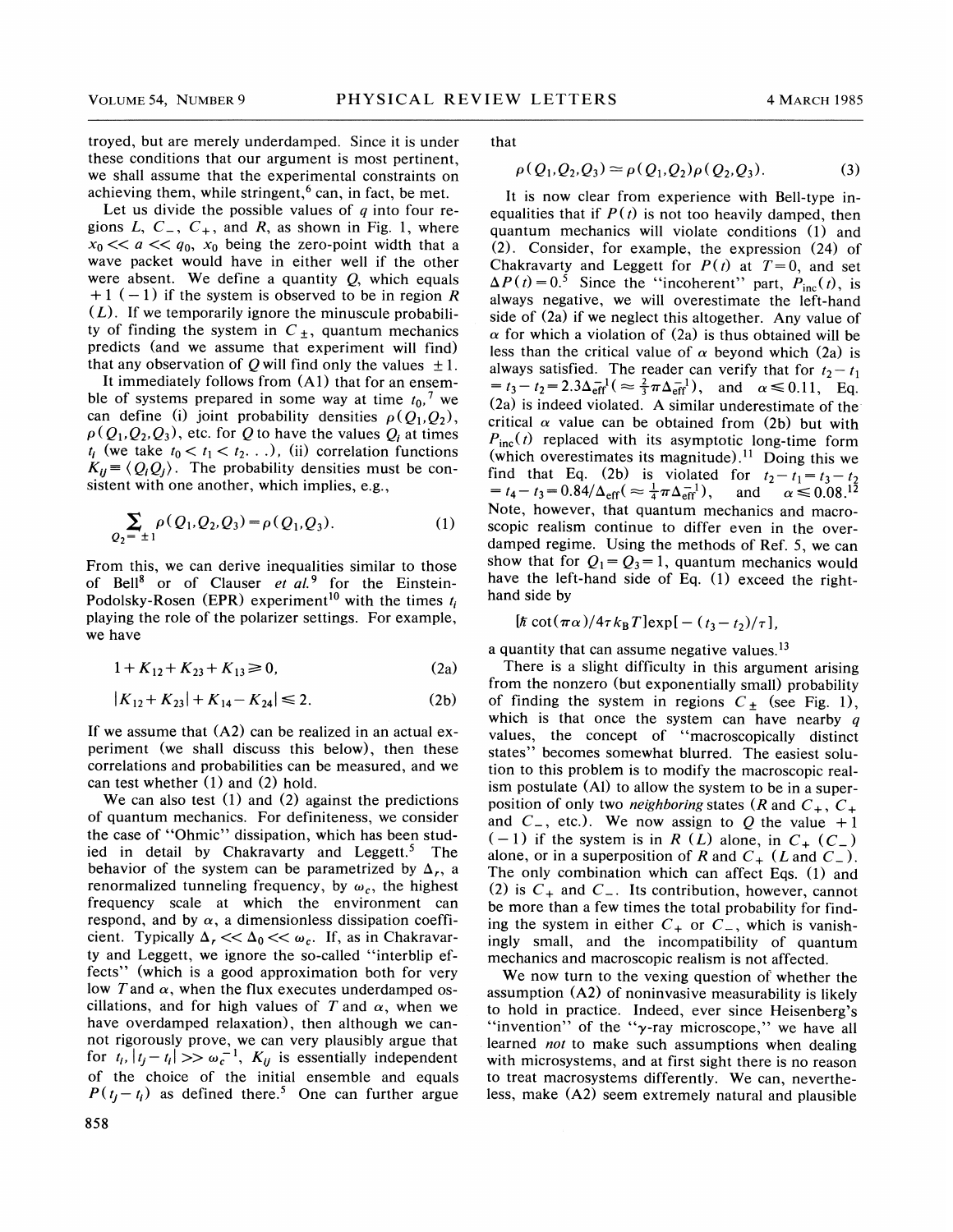by introducing the idea of an *ideal negative result* experiment. This is defined to be an experiment in which the measuring apparatus interacts with the system (and then very strongly) *only* if the latter has one value of  $Q(t)$  (say +1), and does not interact at all otherwise. We can then confidently infer that  $Q(t)$  has the value  $-1$ , if at time t the system does not elicit a response from the apparatus. Conjoined with the assumption of macroscopic reality, this strongly suggests that the system also had  $Q(t') = -1$  for t' immediately prior to the measurement at time  $t$ , and therefore that (at least in the limit of an arbitrarily short measurement) the apparatus could not have affected the dynamics of the system, i.e., that (A2) holds. Unlike the two-slit experiment where such a measurement can be made by shining light on one slit only, it is highly doubtful whether the analogous measurement could be made for an rf SQUID, but the difficulty seems to be technical and not conceptual. Under the assumption that an ideal negative-result experiment can be conducted, it is plain that all the quantities in Eqs. (1) and (2) can be measured. Suppose, for example, we wish to measure  $\rho(Q_1 = 1, Q_3 = 1)$ . Since the dynamics after  $t_3$ are not of interest, we can use an ordinary measurement at  $t_3$ , and an ideal negative-result setup at  $t_1$ , which responds only if  $Q(t_1) = -1$ . We then simply discard those members of our ensemble which produce a response at  $t_1$ . Of the remainder, we count the number which have  $Q(t_3) = 1$  and divide by the total number of members of the ensemble to obtain  $\rho (Q_1 = 1, Q_3 = 1)$ . By using a different ideal negative-result setup on another large and identical ensemble, we can obtain  $\rho(Q_1 = -1, Q_3 = 1)$ . We can thus calculate a value of  $K_{13}$ , and assumption (A2) allows us to assert that this is the  $K_{13}$  characteristic of the original ensemble.

An alternative to making ideal negative-result measurements is to couple the system to a microscopic probe. For example, in principle one could fire a neutron through the SQUID ring with its spin transverse to the magnetic field with a velocity such that it would precess precisely through an angle  $\pm \pi/2$  if  $q = \pm q_0$ , and with a Larmor frequency much larger than  $\Delta_{\text{eff}}$  but much less than the small oscillation frequency in either well. Let us consider how this method could be used to measure  $\rho(Q_1, Q_2, Q_3)$ , for example. For simplicity, let us prepare the system in a definite state (say  $Q_1$ = +1) at time  $t_1$  itself. We then fire our neutron to pass through the ring at  $t_2$ , and measure the flux at  $t_3$  directly. Since the SQUID-neutron interaction is effectively instantaneous on the scale of  $\Delta_{\text{eff}}^{-1}$ , we can infer the value of  $Q$  at time  $t_2$  by measuring the neutron spin at any time after  $t_2$ , or even  $t_3$ !<sup>14</sup> A little thought shows that the quantum mechanical prediction (3) still holds with extra (small) corrections due to the finite duration of the measurement at  $t_2$ . Similar small corrections enter into the macroscopic-realistic predictions (1) and (2), so that once again, the conflict between quantum mechanics and assumptions (Al) and (A2) is not affected.

In conclusion it should be emphasized that, should the quantum mechanically predicted results be obtained in a situation where they conflict with postulates (Al) and (A2), this would, of course, not be formally in conflict with the arguments so often given in discussions of the quantum theory of measurement to the effect that once a microsystem has interacted with a realistic measuring device, the device (and, if necessary, the microsystem) behave as if it were in a definite (and noninvasively measurable) macroscopic state: The macroscopic systems suitable for a macroscopic quantum coherence experiment are certainly not suitable to be measuring devices, at least under the conditions specified. But such a result might cause us to think a great deal harder about the significance of the "as if"!

This research was supported through the MacArthur Professorship endowed by the John D. and Catherine T. MacArthur Foundation. One of us (A.J.L.) is grateful to the Department of Physics at Harvard University for hospitality during the period where some of this work was performed.

<sup>2</sup>One can, of course, argue *ad nauseam* about the precise meaning of the phrase "macroscopically distinct." One specific objection which is sometimes raised with respect to a hypothetical experiment on a SQUID ring is that the difference in flux values between the two potential minima can be at most a fraction of the flux quantum  $\phi_0 = \pi \hbar / e$  [A. J. Leggett, in Proceedings of NATO Advanced Study Institute on Percolation, Localization, and Superconductivity, edited by A. Goldman and S. Wolf (Plenum, New York, 1984)]; it is therefore (it is argued) "only of order  $h$ " and therefore still in the quantum domain. We would regard this particular objection as merely verbal, since it is a historical accident that we treat the constants  $e$  and  $\hbar$  as independent "fundamental constants" rather than say  $\hbar$  and  $\phi_0$ . A more sweeping objection is that any phenomenon which involves quantum inerference effects can by definition not occur "at the macro-<br>copic level." One can no more argue with this view than with the claim that the mere fact that a certain kind of behavior can be programmed into a computer ipso facto disqualifies it from being "intelligent." For our present purpose it is adequate that the "disconnectivity" (as defined as Ref. 3) of the superposition of "left" and "right" states is

<sup>(</sup>a) Present and permanent address.

 $1$ One must, of course, exclude here the genuine adherents of the relative-state ("many worlds") and mentalistic ("reduction-by-consciousness") interpretations of quantum mechanics. We strongly suspect that the number of physicists who in fact genuinely adhere to either of these interpretations (in the sense that it really makes a difference to the way they think about the macroscopic world) is considerably less than the number who claim to!